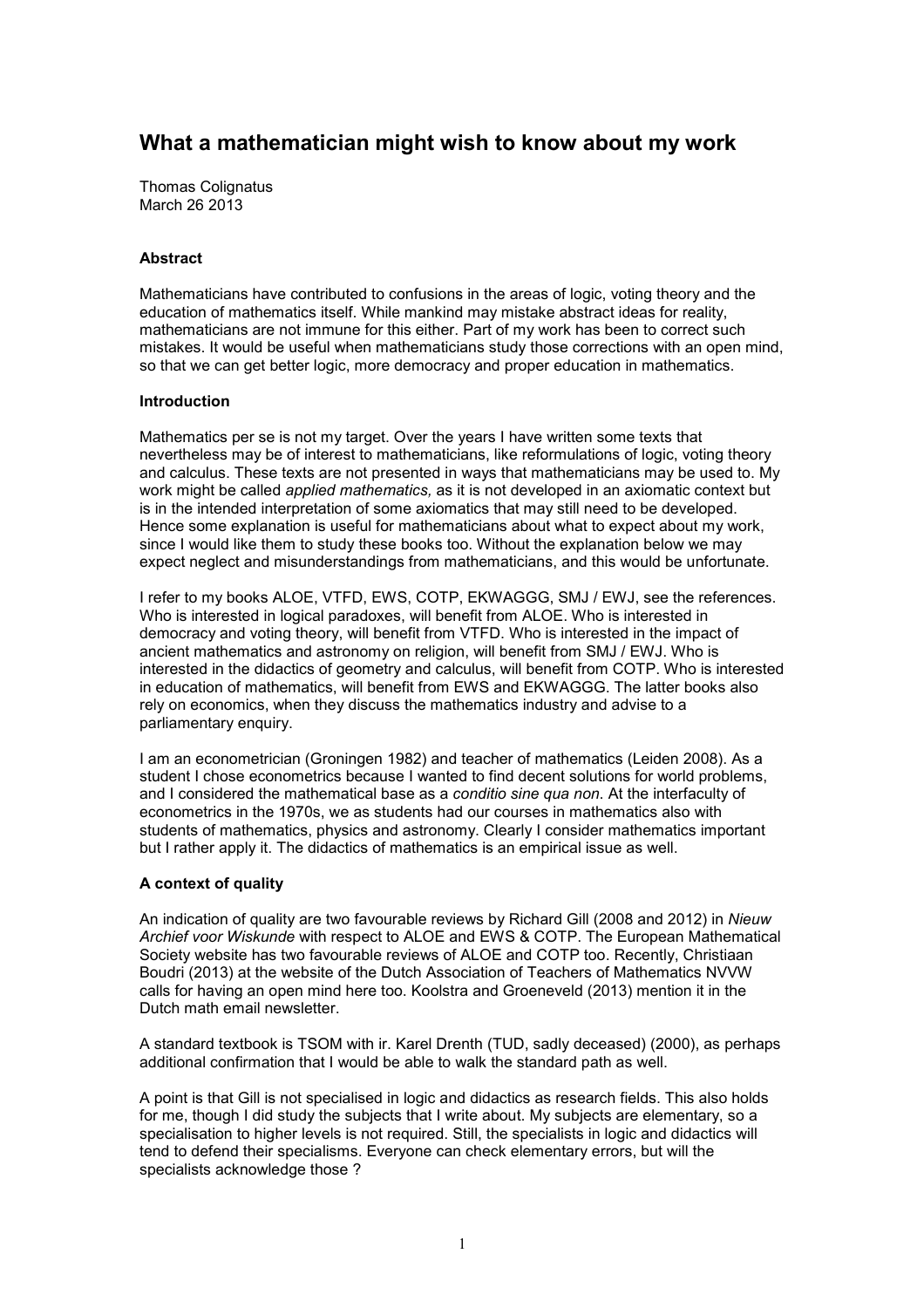#### Standard ways versus re-engineering

The point is now to explain the path into uncharted territory. There are plenty of cranks in the world, and standard mathematicians might tend to catalogue me as one of those, but if they would walk along with me along these new paths, then they might start to wonder whether the standard ways aren't a bit cranky themselves. An option is that they develop the required axiomatics, if that is required to make the new approach acceptable in the mathematics community.

Some mathematicians advise me: 'Present your proposals in various neat articles, phrased in the language that mathematicians like to read, and be done with it.' I am afraid that it doesn't work like that.

Above books re-engineer their subjects. In my analysis, standard views in those subjects are misguided in subtle ways. The best approach towards clarity is to reorganise the subject matter, start from scratch, and build on from there with an open mind.

#### Mathematicians contribute to confusion

A key point is that much confusion in these areas has been caused by mathematicians, who neglect the world and who focus on some if-then relationships, where perhaps the logic might be right in some respects, but where the assumptions are (subtly) confused about what the discussion is about.

My books intend to set the record straight, and to invite the mathematicians to reconsider their work, so that this fits in the whole, and thus to stop their contribution to confusion.

This observation is only a rephrasing of the earlier statement: my work is in the *intended* interpretation, the world of application. Thus mathematicians who consider such applications ought to benefit from this effort at re-engineering. Mathematicians are not my target, but the areas of application. Mathematicians interested in those fields better avoid confusion.

Hopefully, you see the problem. Once we enter the world of application, one must study reality and not just mathematics. Selecting only bits and pieces to find *if-then* relationships can contribute to confusion. A mathematician better be precise what the contribution is, and help to clarify what the application really is. Read my books and see how mathematicians have gone astray. They provide lessons on how to communicate on real issues, partly using the language of mathematics, but still focussed on the real issues.

#### Modesty

My books are modest. They are only what they are about, and not something else. It might sound curious to speak about 're-engineering logic, calculus and voting theory' but the purpose of this description is not to sound curious but to indicate what the books do.

An editor at the journal Euclides of NVVW worried that this description of re-organising subjects uses 'big words' but agreed with various points and did not specify what would be wrong, so it is not clear why that description would not be correct. I do not claim that I know everything. I do not claim that am infallible. I just explain where mathematicians go astray at key points in key applications.

My books explain where Hans Freudenthal was in error, and suggest a better alternative, without returning to the old ways of teaching Euclid. Many other authors have promising suggestions too. Let parliament abolish the Freudenthal Institute and create the Simon Stevin Institute, where researchers from various fields can test what works for pupils and students. I am amazed that ICMI has a "Freudenthal Medal" while he has been disastrous for the education in mathematics, with his abstract mind in conflict with empirical reality. He rightly said that education is engineering, thus involves reality, but he was no engineer himself.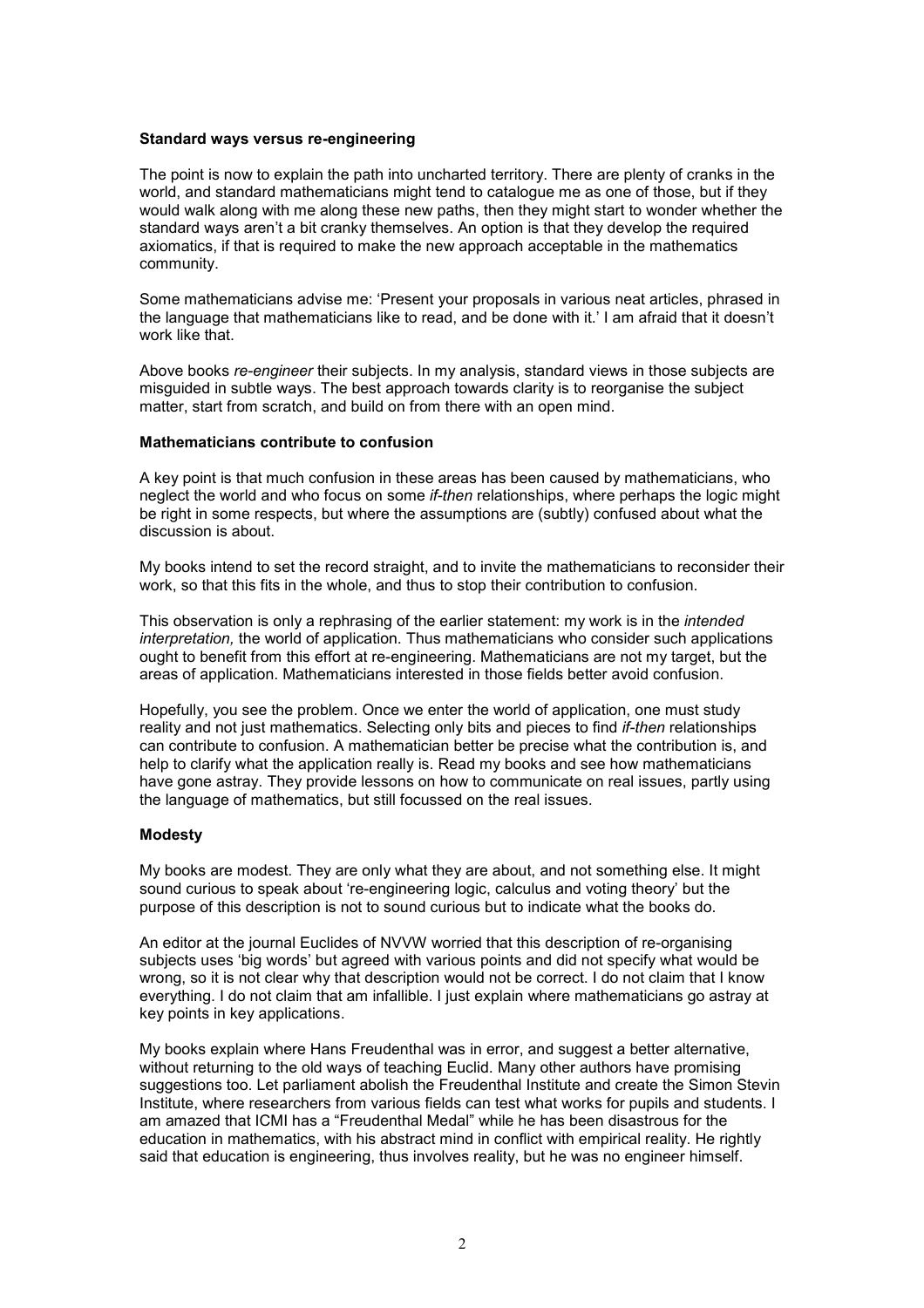My position is not that my books explain how things must be, and that parliament must impose this on the mathematics community. That would be a gross misunderstanding. What works in education is up to the pupils and students themselves. Parliament must step in to make the funds available for research.

### Little contact with mathematicians

As a writer, I have hardly any contact with mathematicians. It is my great regret that these books have been written mostly in a context where mathematicians were not willing to discuss the issues. The book on logic was written in my student days, at first in some interaction with some teachers in logic, but fairly soon in bitter antagonism from their side and with their unwillingness to listen to criticism. The book on voting theory first had some interaction with some mathematicians, but fairly soon in bitter antagonism again. For the book on calculus I have assumed neglect, perhaps I was wrong, and in reality there would have been keen interest. However, one review confirms bitter antagonism again.

The books on the education of mathematics EWS, COTP and EKWAGGG have been written with little interaction on these with my colleagues teachers of mathematics. My colleagues have all been fine and capable teachers and pleasant to work with. The focus of our work was on teaching the established programme. My ideas developed over time in notes, but I had little reason to discuss them, since this would distract from the overall focus on the established programme. For the same reason the books were written outside of school, and have not been presented at school. Clearly I want to avoid that colleagues might get the wrong impression that I would teach something else than the established programme. The discussion is best done in a context where improvement of the programme is on the agenda. Clearly, I haven't found that environment yet, given the neglect by such commissions (cTWO and NOCW).

The books essentially are invitations to be read and discussed, and if someone has a good counterargument, I will be the first to correct.

In the journal Euclides two reviewers of EwS and COTP have selected to start slandering. I have filed a protest with the editors. See my website for the slander and my reply. The reply was not published in the journal. They have decided not to review any book of me anymore. This now holds for EKWAGGG and SMJ / EWJ. Slander and now censorship. And these people teach mathematics.

The book editors of Nieuw Archief voor Wiskunde recently rejected SMJ / EWJ for review, with the argument that it would not fit the readership but that indicates that they have not studied it.

I have submitted some short papers to journals. Editors respond by saying "I do not understand it" and then reject the paper. It would help, and be more decent, to specify what one doesn't understand.

#### Some original contributions

My books also contain some bits of original contributions to mathematics, but these might perhaps only be understood in the reconstructed framework. They are already available in those books, so there is little advantage in trying to extract them as separate articles. The chance is slim that they might be understood without that reconstructed environment.

Apparently when I want to relay a message A then I also want more internal consistency in the mathematics  $M(A)$  that underlies that message, and then I find myself solving problems in  $M(A)$ . While a pure mathematician would focus on  $M(A)$  and think about a possible message A only in a second stage or not at all. Perhaps pure mathematicians might never discover  $M(A)$  since they don't see A in the first place. This partly explains why pure mathematicians may have a hard time to accept  $M(A)$  anyway. But I do not claim to understand how pure mathematicians think. I can only say: the context and my manner of presentation in that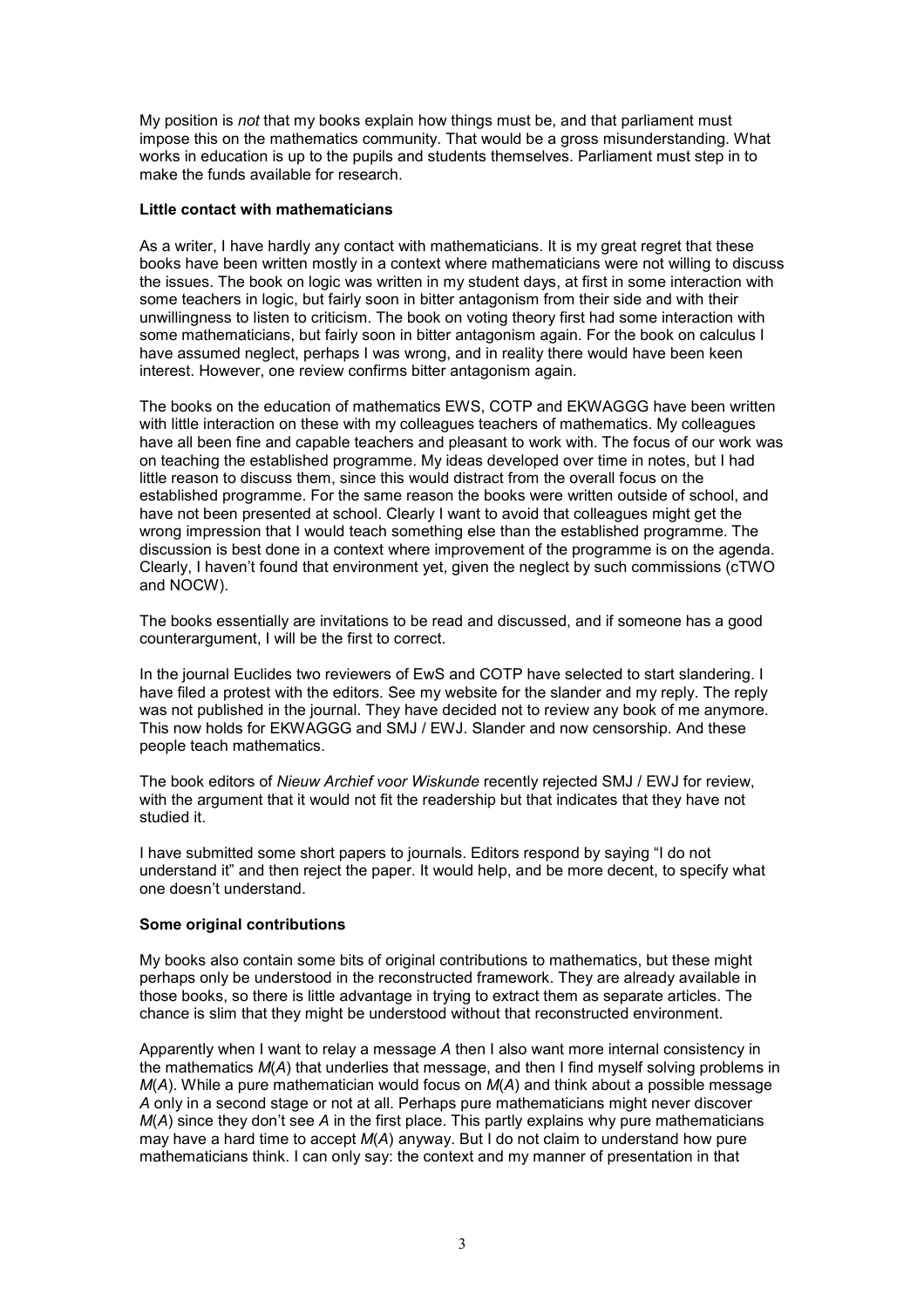context tend to differ from what (pure) mathematicians may be used to. If they are inflexible then they miss out on some key findings.

# Some abstracts

There is a risk in given abstracts of these books since some subtleties might be lost. The human mind however needs some anchors. ALOE re-engineers elementary logic. It solves the liar paradox after 2300 years, and corrects Gödel by showing that his verbal statements and interpretation do not cover his mathematics. VTFD re-engineers voting theory for democracy, and shows that Kenneth Arrow on his Impossibility Theorem for collective decision making gives a verbal interpretation that does not cover his mathematics. COTP reengineers plane geometry, and shows that derivative and integral are algebraic concepts. This is the fundamental understanding that can be used for highschool and first year math for non-math majors, while it remains an open question what Weierstrasz and non-standard analysis add to this. SMJ / EWJ suggests that religious concepts on the divine are as abstract as mathematical concepts like line and circle, with similar epistemological questions for existence and current research on mind and brain. It is conceivable that religious differences and perhaps even religious wars relate to misconceptions about Van Hiele levels of abstraction as in mathematics education. EwS and EKWAGGG also discuss the mathematics industry and errors in didactics, with a proposal of a parliamentary enquiry to resolve confusion and stagnation.

# Parliament

The Dijsselbloem Parliamentary Commission on Education made the distinction between what and how. The government determines what will be in the programme (say Dutch and math) and the teaching community will determine how the subjects will be taught. It is fine that parliament has decided that the school programme has to include math. The problem is that "math teachers" present something as "math" which it isn't, see Colignatus (2013a). For example, two-and-a-half is written as two-times-a-half  $(2\frac{1}{2})$  while it is better to stick to  $2 + \frac{1}{2}$ , and learn to see that addition as an end-station, in the same manner as exp[2] can be symbolic and doesn't directly require the use of a calculator. We can understand the use of 2½ from some historical development, but we would all be silly if we were to accept it as decent mathematics. Jan van der Craats solves the issue by mostly using 5 / 2, but this loses the useful feature of a mixed number. Hence, re-engineer the subject. Hence, let parliament investigate the mathematics industry.

To repair ages of wrong didactics will be a costly affair. Do we have to wait till the USA is open to my analysis, or might Holland take the lead ? I see little other ways of resolution than that members of parliament look into mathematics education. It suffices that they have had a highschool education with mathematics and then we can explain the current curriculum and the improvements in my books. This will be fun but also necessary for the improvement. I cannot see why mathematicians would be against teaching members of parliament more about mathematics. If they think that my suggestions for improvement are silly then it should not be difficult to show this. The members of parliament can also query users of mathematics like economists, physicists and biologists. Finally, note that my target is to establish doubt and to release funds for research. What is an improvement in didactics is an empirical question, and cannot be established by my books only. The error of the current math curriculum is that it relies on tradition and it is time that we see that didactics is an empirical issue.

#### The economic and ecological crises

Econometrics is: to translate economic theories into mathematical format and test these by statistical methods. Another word is "economic engineering". As an econometrician I have discussions with economists, mathematicians and statisticians. Misunderstandings in one realm may contaminate misunderstandings in another realm. This would not be logical, but a human thing to do. Mathematicians will not be able to judge details in economic theory, but may still think dark thoughts about my economic analyses, given their apprehensions about my books on the education of mathematics. Economists can get insecure if they think that my mathematics would be improper. The best response is to ask everyone to do their job and to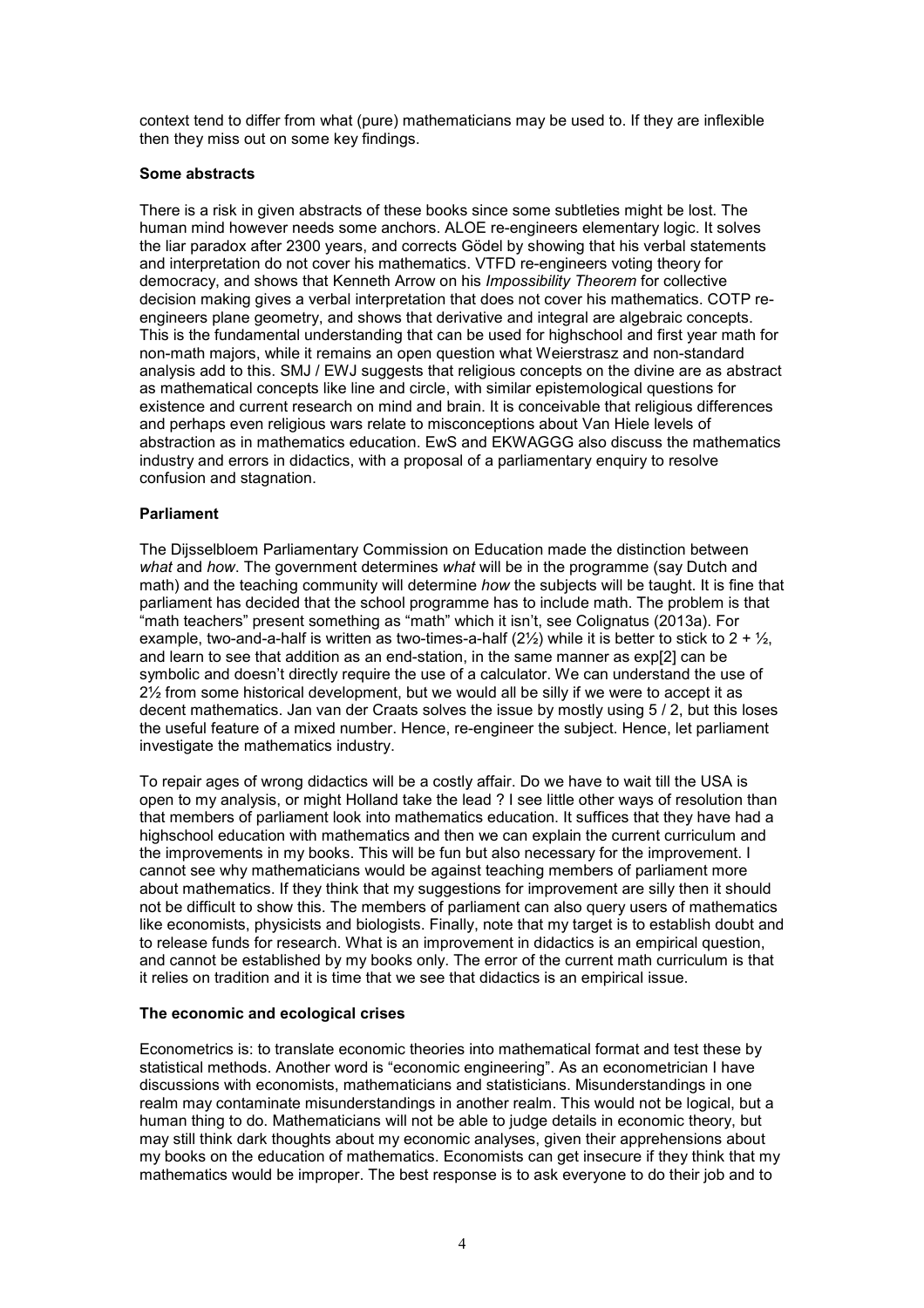be specific about what one can judge about. My position as an econometrician suffers from maltreatment by the various subprofessions and this better stops. The world is in economic and ecological crises, my econometric analysis would help a resolution, and it doesn't help when the subprofessions malfunction.

Let me refer to Colignatus (2013b) on bottlenecks against science. Jos de Beus (1952-2013) was a professor of politicology, student of professor or economics Hans van den Doel (1937- 2012), student of Jan Tinbergen (1903-1994), student of Ehrenfest, founder of econometrics and winner of the Nobel Prize in Economics. Mathematicians have long stories about that Prize etcetera. Point is that Van den Doel didn't quite understand Kenneth Arrow's Impossibility Theorem, see Colignatus & Hulst (2003, PDF page 85). Jos de Beus was misguided too. These misconceptions have influenced ideas in government circles. It would be such a relief when mathematicians would accept that they contributed to the confusion themselves too, since Arrow gave wrong verbal interpretations to his mathematical result, and others have been copying that. Kennisnet.nl and booklets of Epsilon Uitgaven still report inadequately, see Colignatus (2013c).

# Conclusion

Mathematics as a profession is not my cup of tea. In my research on key topics in the real world I noticed that mathematics was applied in a wrong manner at key steps in the argumentation. It were especially the mathematicians who advanced such miscomprehension. One might think that people using logic or voting, or the teachers of calculus would be able to correct the misunderstandings of such confused mathematicians, but alas, mathematics also has an aura of authority. If things get complex, follow the specialist, and if a mathematician has a complex paper he or she might be that specialist. However, when I as an econometrician and teacher of mathematics present corrections, I find that mathematicians are not as open to criticism as one would wish. There are some sparks of hope now, but will there be a follow up ?

Let us hope that mathematicians will study my books, learn about the real world, see how important it is to communicate precisely. A sign of success will be when the confusions in voting theory are corrected. A sign of success will be when mathematicians start signing the petition for a parliamentary enquiry into mathematics education, and call on others to help them to save our children from misguided "mathematicians".

Thomas Colignatus is the science name of Thomas Cool, econometrian and teacher of mathematics, Scheveningen, Holland. http://thomascool.eu. The petition is at http://www.ipetitions.com/petition/tk-onderzoek-wiskundeonderwijs

# **References**

ALOE: Colignatus (2011), "A logic of exceptions", 2<sup>nd</sup> edition, http://thomascool.eu/Papers/ALOE/Index.html VTFD: Colignatus (2011), "Voting theory for democracy", 3<sup>rd</sup> edition, http://thomascool.eu/Papers/VTFD/Index.html EwS: Colignatus (2009), "Elegance with Substance", http://thomascool.eu/Papers/Math/Index.html COTP: Colignatus (2011), "Conquest of the Plane", http://thomascool.eu/Papers/COTP/Index.html EKWAGGG: Colignatus (2012), "Een kind wil aardige en geen gemene getallen", http://thomascool.eu/Papers/AardigeGetallen/Index.html EWJ: Colignatus (2012), "De eenvoudige wiskunde van Jezus", http://thomascool.eu/Papers/EWVJ/Index.html SMJ: Colignatus (2012), "The simple mathematics of Jesus", http://thomascool.eu/Papers/SMOJ/Index.html